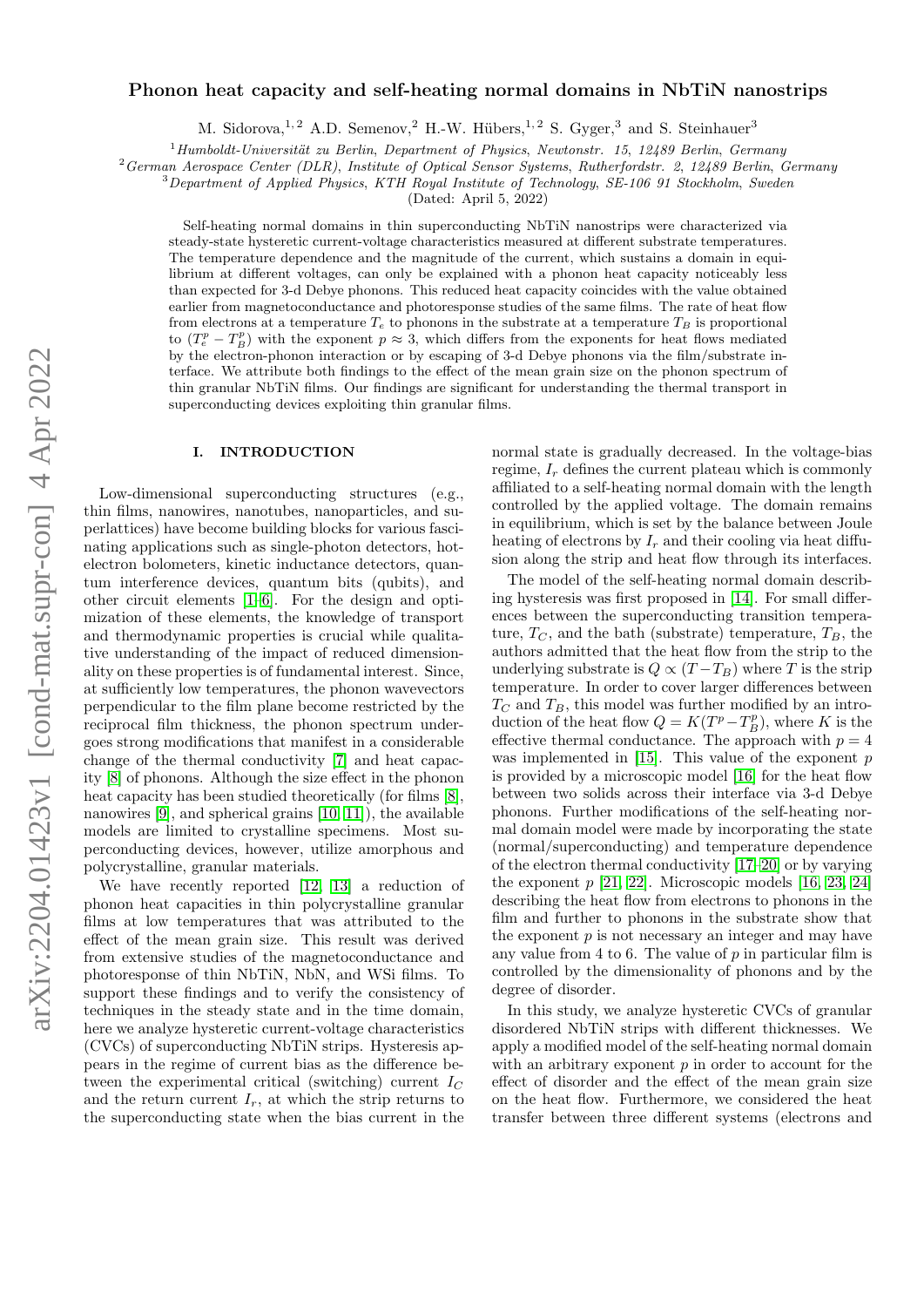phonons in the film and phonons in the substrate) and address the microscopic meaning of the exponent  $p$  and the effective thermal conductance.

# II. EXPERIMENT AND RESULTS

The strips were fabricated from two NbTiN films with thicknesses 6 and 9 nm, which were studied earlier in [\[13\]](#page-6-8). The films were deposited on Si substrates on top of a 270 nm-thick thermally-grown  $SiO<sub>2</sub>$  layer. They were shaped into straight strips with a length,  $L$ , of 150  $\mu$ m and a width, w, of 200 nm. In order to reduce current crowding, the strips were terminated by tapered contacts. The shape of our specimens is shown in Fig. [1\(](#page-1-0)a). Details of the fabrication procedure have been reported elsewhere [\[25\]](#page-6-18). The specimens were mounted in a closed compartment inside a continuous-flow cryostat. The steady-state CVCs were measured at a set of fixed bath temperatures,  $T_B$ , between 2.5 – 8 K.

Fig. [1\(](#page-1-0)b) shows typical CVCs for our strips measured in two regimes: sweeping current from zero value upwards (current-bias) and sweeping voltage from a value in the resistive state downwards (voltage-bias). The former regime reduces the impact of bias electronics on the switching current  $I_C$  while the latter reveals the current plateau at the return current  $I_r$  caused by the presence of an equilibrium normal domain in the strip. Adopting the heat flow from electrons to the substrate in the form  $Q_{\epsilon} = K(T_{e}^{p} - T_{B}^{p})$  ( $T_{e}$  is the electron temperature, K is the effective thermal conductance, see the next section) and assigning a constant electron thermal conductivity  $\lambda = D c_e(T_C)$  (D is the electron diffusivity,  $c_e$  is the electron heat capacity, Table [I\)](#page-2-0) to the normal and superconducting parts of the strip, we solved numerically the system of steady-state heat balance equations (Eqs. [\(1\)](#page-3-0)). The obtained  $T_e(x)$  profiles along the strip (Fig. [1\(](#page-1-0)c)) were computed with the best-fit value  $p = 3.2$  (see below) for a set of lengths of the normal domain with the edges at  $T_e = T_C$ . Knowing the length and, hence the resistance of the domain, we further obtained the voltage along the strip. Corresponding discrete CVC points are shown with symbols in Fig. [1\(](#page-1-0)b).

From experimental CVCs, we extracted  $I<sub>C</sub>(T<sub>B</sub>)$  and  $I_r(T_B)$  dependences, which are plotted in Fig. [2\(](#page-2-1)a) and Fig. [2\(](#page-2-1)b), respectively. For each strip, we computed the theoretical depairing current,  $I_{dep}$ , with Eq. [\(A1\)](#page-5-0) using the material parameters from Table [I.](#page-2-0) We fitted the  $I_{dep}(T)$  dependences to the experimental  $I_C(T_B)$  data in the vicinity of the superconducting transition (Fig.  $2(a)$ ) where both currents are expected to be equal. The value of  $T_C$  was used as a fitting parameter in order to account for an expected reduction of the transition temperature in nanostructures as compared to non-structured films [\[26\]](#page-6-19). The best-fit values of  $T_C$  listed in Table [I](#page-2-0) are indeed slightly smaller than those of non-structured films (8.41 and 9.51 K for films with thicknesses 6 and 9 nm, respectively [\[13\]](#page-6-8)). At the bath temperature of 3 K, the ratios  $I_C/I_{dep}$  for our strips are 0.56 ( $d = 6$  nm) and 0.63  $(d = 9 \text{ nm})$ . These values are comparable to those for other disordered thin films [\[27\]](#page-7-0). From the combined analytical and numerical solution of the heat balance equations for the electron temperature, we computed  $I_r(T_B)$ dependences (Eq. [\(4\)](#page-3-1)) using the best-fit values of  $T_C$  and the parameters from Table [I.](#page-2-0) The exponent  $p$  and the scaling factor  $A$  in Eq. [\(4\)](#page-3-1) were used as the only fitting parameters. The results shown in Fig. [2\(](#page-2-1)b) with solid lines were obtained with  $p = 3.2$  and 2.9 for strip thicknesses 6 and 9 nm, respectively, and with  $A \approx 1$  for both strips.



<span id="page-1-0"></span>FIG. 1. (a) Sketch of the studied specimens (not in scale). (b) Curves (solid and dashed) represent CVCs of the NbTiN strip with  $d = 6$  nm measured at the bath temperature 2.9 K. The legend indicates the sweep directions and the corresponding bias regimes. Symbols represent discrete CVC points numerically computed (Eqs. [\(1\)](#page-3-0), boundary conditions (i-iii)) with actual strip parameters,  $\lambda_S = \lambda_N(T_C)$  and the best-fit value  $p = 3.2$ . The dotted curve is to guide the eyes. (c) Profiles of the electron temperature along the strip numerically computed for the discrete CVC points shown in panel (b);  $x = 0$ corresponds to the center of the strip and of the the normal domain. Curve colors in panel (c) correspond to the symbol colors in panel (b).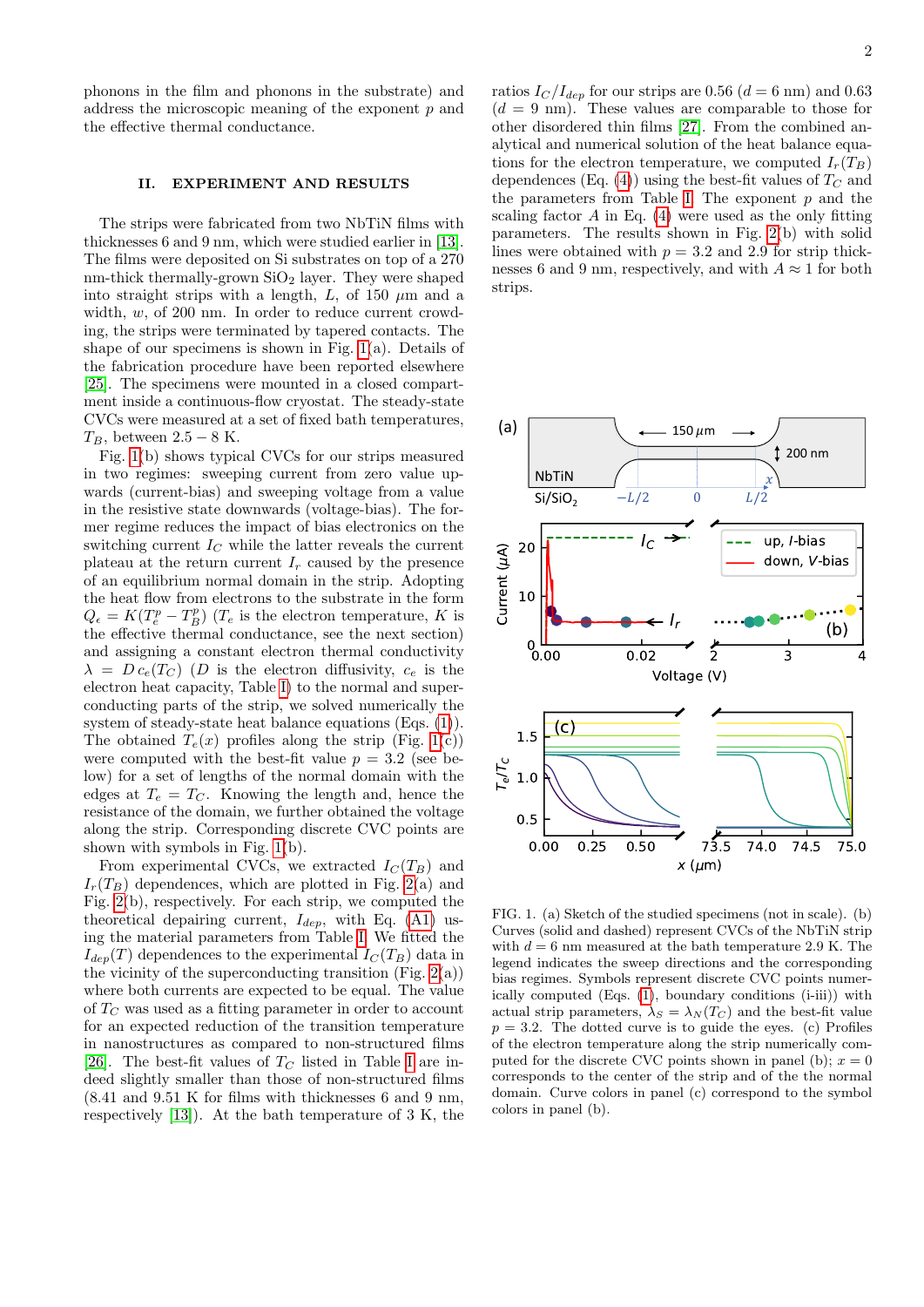<span id="page-2-0"></span>TABLE I. Parameters of the NbTiN strips studied here. Electron and phonon heat capacities and the electron-phonon energy relaxation times at the transition temperatures  $(T<sub>C</sub>)$  of the strips were obtained via extrapolation of corresponding values of non-structured films [\[13\]](#page-6-8) according to  $c_e \propto T$  (Drude model),  $c_{ph} \propto T^3$  (Debye model) and  $\tau_{EP} \propto T^{-n}$ , respectively. The values of the exponent n were reported in [\[13\]](#page-6-8).  $R_{\Box}$  is the normal-state sheet resistance, D is the electron diffusivity,  $\tau_{esc}$  is the phonon escape time, and  $\tau_{\epsilon}$  is the relaxation time of the electron energy (see Appendix [B\)](#page-5-1).

| Strip |      | w   |          | $R_{\Box}$             | ⊅              | $\tau_{esc}$ | $\tau_{EP}(T_C)$ |     | $c_e$ ( $1_C$ )          | ${}^\prime T_C$<br>$c_{ph}$ | $\tau_{\epsilon}(T_{C})$ |
|-------|------|-----|----------|------------------------|----------------|--------------|------------------|-----|--------------------------|-----------------------------|--------------------------|
|       | (nm) | nm  | ίK       | $(\Omega/\mathrm{sq})$ | $\rm (cm^2/s)$ | $_{\rm ps}$  | $(\mathrm{ps}$   |     | $\rm (J/Km^3)$<br>، آب ا | $(J/Km^3)$                  | $(\mathrm{ps})$          |
| NbTiN |      | 200 | 7.75     | 710.6                  | $_{0.458}$     | 53           | 6.5              | .ა. | 970                      | 2115                        | 78                       |
| NbTiN |      | 200 | $8.60\,$ | 381.4                  | 0.472          | $_{80}$      | 4.U              | 3.4 | $_{1303}$                | 8173                        | 90                       |

## III. DISCUSSION

The steady-state heat flow from a system at a temperature  $T$  to a thermal bath with a temperature  $T_B$  via a thermal link is often described as  $Q = K(T^{p}-T^{p}_{B})$  where K is an effective thermal conductance  $[14–24, 28, 29]$  $[14–24, 28, 29]$  $[14–24, 28, 29]$  $[14–24, 28, 29]$ . For a small change in the system temperature  $\Delta T \ll T$ , the rate of change in the heat flow is  $dQ/dt \approx KpT^{p-1}dT/dt$ . On the other hand, for a small deviation from the equilibrium, the relaxation is exponential, i.e.  $dQ/dt =$  $c dT/dt = c \Delta T/\tau$  where  $\tau$  is the relaxation time and  $c$  is the heat capacitance of the system. Hence, the effective thermal conductance is  $K = c(T)/(p T^{p-1} \tau(T))$ . It may depend on the system temperature by virtue of arbitrary temperature dependences  $c(T)$  and  $\tau(T)$ . When applying this approach to a thin metal film on a dielec-



<span id="page-2-1"></span>FIG. 2. Critical (a) and return (b) currents vs. fixed bath temperatures for two NbTiN strips. Symbols: experimental critical and return currents; solid curves: the best-fit theoretical depairing currents and return currents computed with Eq. [\(A1\)](#page-5-0) and Eq. [\(4\)](#page-3-1), respectively.



<span id="page-2-2"></span>FIG. 3. Steady-state heat-flow diagram.  $I^2 R_{\Box}/(w^2 d)$  is the Joule power dissipated by the bias current  $I$  per unit volume of the electron system;  $Q_{\epsilon}$ ,  $Q_{EP}$ , and  $Q_{esc}$  denote the net heat fluxes between different subsystems.

tric substrate, one has to consider two subsystems, i.e., electrons and phonons in the film. Electrons are heated by the current with the rate  $I^2 R_{\Box}/(w^2 d)$  per unit volume. They further transfer the energy to phonons, which in turn release it to the substrate as it is schematically depicted in Fig. [3.](#page-2-2) There are two limiting cases [\[24\]](#page-6-17) separated by the value of the ratio between the phononelectron energy relaxation time  $\tau_{PE} = \tau_{EP} c_{ph}/c_e$  and the phonon escape time  $\tau_{esc} = 4d/(u_s\bar{\alpha})$ , where  $\bar{\alpha}$  is the angle-averaged transmission of the film/substrate inter-face given by the acoustic mismatch model [\[30\]](#page-7-3),  $u_s$  is the sound velocity,  $\tau_{EP}$  is the electron-phonon energy relaxation time, and  $c_{ph}$  and  $c_e$  are the phonon and electron heat capacities, respectively.

(i) In the limiting case of a thick film,  $\tau_{esc} \gg \tau_{PE}$ , reabsorption by electrons thermalizes nonequilibrium phonons at a temperature  $T_{ph}$  which is slightly larger but close to the electron temperature  $T_e$ . Since in the steady-state conditions the net heat flows from electrons to phonons,  $Q_{EP}$ , and from phonons to the substrate,  $Q_{ecs}$ , are equal, the rate of heat removal from electrons per unit volume of the film can be represented as either of these two fluxes. For crystalline metallic films, the net heat flux per unit volume from electrons to phonons in the film was described in [\[23\]](#page-6-16) as  $Q_{EP}$  =  $c_e/(5T_e^4 \tau_{EP})$  $(T_e^5 - T_{ph}^5)$ . The net heat flux from the film to the substrate via 3-d Debye phonons was described in [\[16\]](#page-6-11) as  $Q_{esc} = c_{ph}(T_{ph})/(4T_{ph}^3 \tau_{esc})(T_{ph}^4 - T_B^4)$ . Alternatively, for thick films with  $T_e \approx T_{ph}$ , the rate of the energy removal from electrons can be described as a one-stage process (Fig. [3\)](#page-2-2) as  $Q_{\epsilon} \approx c_{ph}(T_e)/(p T_e^{p-1} \tau_{esc}) (T_e^p - T_B^p)$ . For 3-d Debye phonons in the film and in the substrate  $p = 4$  [\[16\]](#page-6-11). This approach has been implemented in Ref.[\[15\]](#page-6-10).

(ii) In the opposite limiting case of a thin film,  $\tau_{esc} \ll$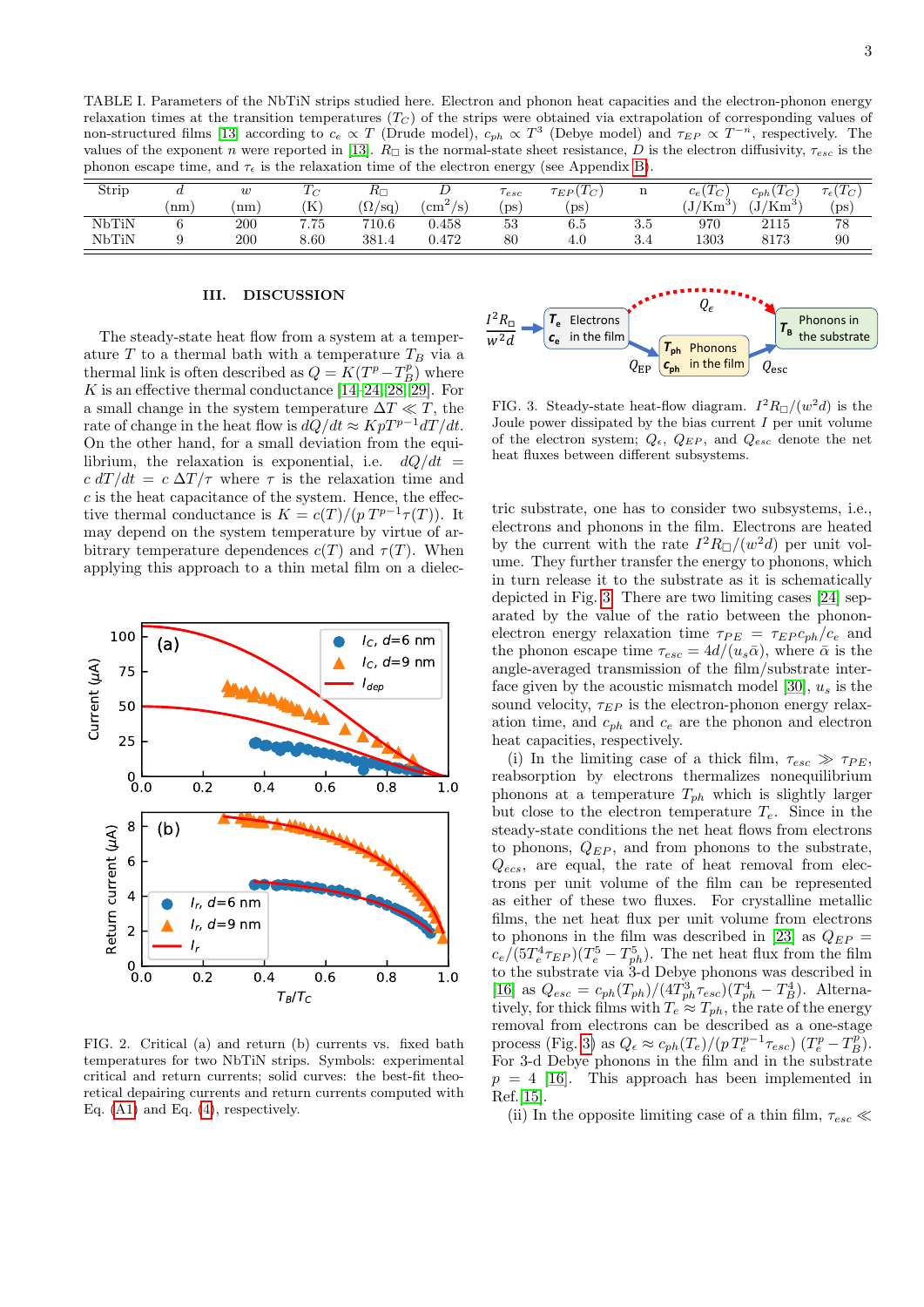$\tau_{PE}$ , nonequilibrium phonons escape to the substrate without being thermalized that leads to overheating of electrons with respect to equilibrium phonons. Microscopic analysis of this essentially two-stage process has shown [\[24\]](#page-6-17), that even in this case the heat flow from electtrons to the substrate can be phenomenologically described as a one-stage process in the general form  $Q_{\epsilon} = K(T_{e}^{p} - T_{B}^{p})$  with  $K = c_{e}(T_{e})/(pT_{e}^{p-1}\tau_{\epsilon}(T_{e}))$ . Here,  $\tau_{\epsilon}$  is the electron energy relaxation time, which appears as the response time in photoresponse measurements, and  $p = 5 + \gamma$  where  $\gamma$  varies depending on the phonon dimensionality and the degree of disorder of the strip material. For 3-d Debye phonons and strongly disordered films,  $\gamma = 1$ . We shall note here that the microscopic expression suggested in [\[24\]](#page-6-17) for the effective thermal conductance  $K$  is temperature independent. This fact imposes a constraint on the temperature-dependent quantities entering K:  $c_e(T_e)$ ,  $\tau_{\epsilon}(T_e)$ , and  $T_e^{p-1}$ .

Although our NbTiN films with  $\tau_{esc}/\tau_{PE} \approx 3.5$  fall into the intermediate regime between two limiting cases discussed above, we assume that even in this regime the heat flow from electrons to phonons in the substrate can be described as a one-stage process. Successful description of our experimental results validates the correctness of this assumption. We apply the modified heat balance model to describe self-heating normal domain in a superconducting strip sustained in equilibrium due to the balance between Joule heating via the current  $I_r$  and the cooling via thermal diffusion and heat flow through the film-substrate interface. The electron temperature distribution  $T_e(x)$  along the strip is given by the solution of two steady-state heat-balance equations written for unit volumes of the normal (subscript  $N$ ) and superconducting (subscript  $S$ ) parts of the strip

$$
-\frac{\partial}{\partial x}\left(\lambda_N \frac{\partial T_e}{\partial x}\right) + K_N \left(T_e^p - T_B^p\right) = \frac{I_r^2 R_\square}{w^2 d}, \ |x| < x_{ND}
$$
\n
$$
-\frac{\partial}{\partial x}\left(\lambda_S \frac{\partial T_e}{\partial x}\right) + K_S \left(T_e^p - T_B^p\right) = 0, \ |x| > x_{ND}.\tag{1}
$$

The strip itself and its normal part (normal domain) are symmetrically centered at  $x = 0$ . The coordinates of the edges of the normal domain  $\pm x_{ND}$  are defined from the condition  $T_e(x_{ND}) = T_C$ . Both the electron thermal conductivities  $\lambda_N$  and  $\lambda_S$  as well as the effective thermal conductances  $K_N$  and  $K_S$  may be different in the normal and in the superconducting parts of the strip. Additionally,  $\lambda$ 's generally depend on temperature. The boundary conditions (BCs) for Eqs. [\(1\)](#page-3-0) are: (i)  $(\partial T_e/\partial x)_N = 0$  at the center of the strip  $x = 0$ ; (ii) the temperature and the heat flux are continuous at the N/S interfaces where additionally the temperature equals the transition temperature, i.e.  $(T_e)_N = (T_e)_S = T_C$ and  $\lambda_N(\partial T_e/\partial x)_N = \lambda_S(\partial T_e/\partial x)_S$  at  $x = \pm x_{ND}$ ; (iii)  $T_e = T_B$  at the ends of the strip  $x = \pm L/2$ . With these three BCs and  $p \neq 1$ , the system Eqs. [\(1\)](#page-3-0) has no analytical solution.

In order to proceed analytically, we first assume that  $\lambda$ 's are temperature independent but different while the

effective thermal conductances are the same in both parts of the strip  $K_N = K_S = K$  and equal the value suggested in Ref.[\[24\]](#page-6-17) for normal films. This simplifying assumption allows for a very accurate semi-analytical description of the experimental data. We discuss the impact of temperature dependent heat conductivity below. With the simplifying assumptions, analytical solution for  $p = 1$  [\[14\]](#page-6-9) and numerical for  $p = 4$  [\[15\]](#page-6-10) showed that for  $x_{ND}$ ,  $(L/2 - x_{ND}) \gg L_T$ , where  $L_T$  is the effective thermal length defining the width of the domain edge, one can introduce two additional approximate BCs: (iv)  $\frac{\partial T_e}{\partial x} = 0$  at the ends of the strip  $x = \pm L/2$ ; and (v)  $\partial^2 T_e / \partial x^2 = 0$  at the strip center  $x = 0$ . These additional BC's are easy to recognize in numerically com-puted and plotted in Fig. [1\(](#page-1-0)c)  $T_e(x)$  profiles for a set of different values of  $x_{ND}$ . They were obtained for  $p = 3.2$ under the assumption  $\lambda_S = \lambda_N = D c_e(T_C)$ . In this case  $L_T = \sqrt{D c_e(T_C) / K T_C^{p-1}}$ . We also confirmed the validity of these additional BC's for temperature dependent  $\lambda$ 's (see the discussion below) and  $p = 1$  by solving numerically Eqs.  $(1)$ .

For temperature independent but different  $\lambda$ 's, the first terms in Eqs. [\(1\)](#page-3-0) reduce to  $\lambda_{N,S}\partial^2 T_e/\partial x^2$ . Defining the Joule temperature as  $T_J^p = I_r^2 R_{\Box}/(Kw^2 d)$  and applying  $BC (v)$  to the first equation in Eqs.  $(1)$ , one gets

<span id="page-3-2"></span>
$$
T_{e0}^p = T_B^p + T_J^p,\t\t(2)
$$

where  $T_{e0} = T_e(x = 0)$ .

One can further reduce Eqs. [\(1\)](#page-3-0) to two first-order differential equations via the substitution  $(\partial T/\partial x)^2 =$  $2 \int dT (\partial^2 T / \partial x^2)$ . Further applying remaining BC's (i) -(iv) to these first order equations and using Eq. [\(2\)](#page-3-2) one can analytically relate  $T_J$  with  $T_B$  as follows

<span id="page-3-3"></span>
$$
\frac{\lambda_S}{\lambda_N} T_B^{p+1} + \frac{p+1}{p} T_J^p T_C - (T_B^p + T_J^p)^{(p+1)/p} =
$$
  
=  $\left(1 - \frac{\lambda_S}{\lambda_N}\right) \left(\frac{1}{p} T_C^{p+1} - \frac{p+1}{p} T_B^p T_C\right).$  (3)

<span id="page-3-0"></span>Solving Eq.  $(3)$  numerically and substituting  $K =$  $c_e(T_{e0})/(pT_{e0}^{p-1}\tau_{\epsilon}(T_{e0}))$  in the definition of the Joule temperature one obtains  $T_J(T_B)$  and the return current as

<span id="page-3-1"></span>
$$
I_r = A \sqrt{\frac{c_e(T_{e0})w^2 d}{p \tau_e(T_{e0}) R_{\square} T_{e0}^{p-1}} T_J^p(T_B)}.
$$
 (4)

This final expression contains an additional scaling factor A which was used as one of the fitting parameters. We found (see the discussion below) that the maximum envisaged difference in  $\lambda$ 's relevant to the N/S interface does not noticeably affect the best fit value of the exponent p. We therefore used  $\lambda_N = \lambda_S = \lambda_N (T_C)$  in Eqs. [\(1\)](#page-3-0) and Eq. [\(3\)](#page-3-3) to compute model  $I_r(T_B)$  curves (Fig. [2\(](#page-2-1)b)) and the profiles of the electron temperature (Fig.  $1(c)$ ). Other parameters were taken from Table [I.](#page-2-0) The  $\tau_{\epsilon}$  was computed (Appendix [B\)](#page-5-1) as a function of the electronphonon energy relaxation time  $\tau_{EP}$ , the phonon escape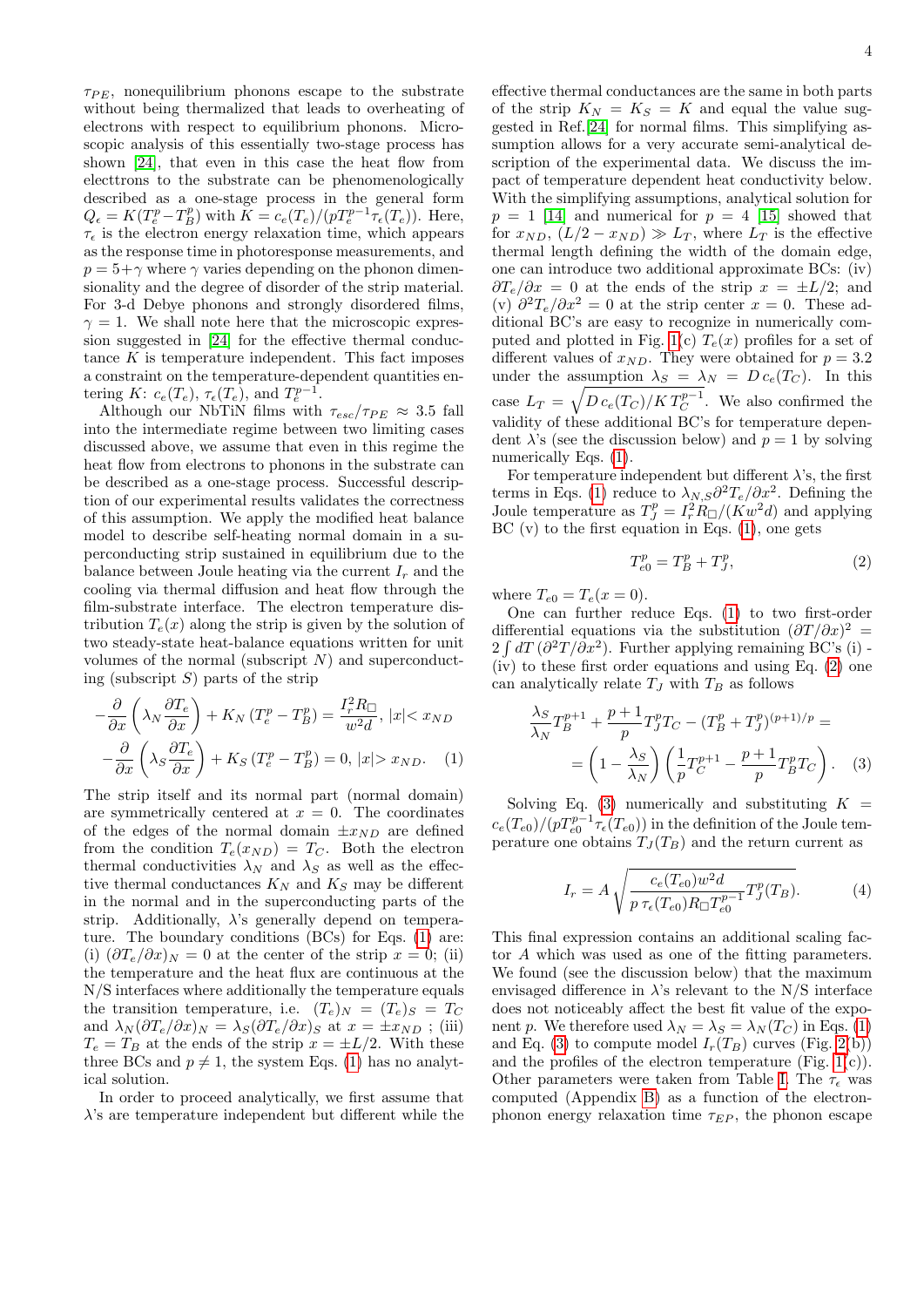time  $\tau_{esc}$ , and the ratio between electron and phonon heat capacities  $c_e/c_{ph}$ , which were taken from Table [I.](#page-2-0) For strips with thicknesses 6 and 9 nm, we obtained the best-fit values  $p = 3.2$  and  $2.9$  and  $A = 0.91$  and 0.94, respectively. With these values of  $p$  and with the Drude temperature dependence  $c_e \propto T_e$ , the constraint imposed by the temperature-independent effective ther-mal conductance K [\[24\]](#page-6-17) implies that  $\tau_{\epsilon} \propto T_e^{-1}$ . Such temperature dependence was indeed found at temperatures around  $T_C$  for the  $\tau_{\epsilon}$  computed in the framework of the two-temperature (2-T) model (Appendix [B\)](#page-5-1). It is important to stress here that both the magnitude and the temperature dependence of  $\tau_{\epsilon}$  around  $T_C$  are noticeably affected by the magnitude of  $c_{ph}$ . We could satisfy the constraint on K only by using  $c_{ph}$  value found in [\[13\]](#page-6-8), which is noticeably less than the Debye heat capacity expected for a given sound velocity. Our best fit values of the exponent p require  $\gamma \approx -2$  in the microscopic the-ory [\[24\]](#page-6-17). Recalling that for 3-d Debye phonons  $\gamma = 1$ , we attribute the change in  $\gamma$  and the reduced phonon heat capacity to the size effect imposed by grains on the phonon spectrum in our thin granular NbTiN films.



<span id="page-4-0"></span>FIG. 4. Dimensionless electron and phonon temperatures in the center of the normal domain vs. dimensioneless bath temperature computed for the 6 nm-thick NbTiN strip.

It's worth to emphasise here that for computing the return current with Eq. [\(4\)](#page-3-1), the heat capacities  $c_e$  and  $c_{ph}$ should be taken at the electron and phonon temperatures at  $x = 0$ ,  $T_{e0}$  and  $T_{ph0}$ , and the energy relaxation time  $\tau_{\epsilon}$  at  $T_{e0}$ . The phonon heat capacity,  $c_{ph}$ , enters Eq. [\(4\)](#page-3-1) through  $\tau_{\epsilon}$ , which is a function of  $\tau_{EP}(T_{e0})$ ,  $\tau_{esc}$ , and  $c_e(T_{e0})/c_{ph}(T_{ph0})$ . In our computation procedure,  $T_{ph0}$ was found from Eqs. [\(B1\)](#page-5-2) in the steady-state conditions with  $q = 2 + n$  where n was taken from Table [I](#page-2-0) and  $s = 4$  $s = 4$  (as for 3-d Debye phonons). Fig. 4 shows how the computed temperatures  $T_{e0}$  and  $T_{ph0}$  vary with the bath temperature.

We discuss now how temperature dependent  $\lambda_N(T)$ and  $\lambda_S(T)$  may affect the best fit value of the exponent p. In the normal state,  $\lambda_N(T) = Dc_e(T) \propto T$  by virtue of the  $c_e(T) \propto T$  dependence. In the superconducting state,  $\lambda_S(T)$  decreases much quicker. Down to the relative temperature  $0.3T_C$ , with a good accuracy, it can be approximated as  $\lambda_S \approx \lambda_N 4/3 (T/T_C - 0.3)$  [\[31\]](#page-7-4). Solving Eqs. [\(1\)](#page-3-0) numerically for  $p = 1$  with temperature dependent  $\lambda$ 's and with  $\lambda_N = \lambda_S = \lambda_N(T_C)$ , we found that

introduction of the temperature dependent conductivities cause a change of the temperature in the center of the normal domain  $T_{e0}$  but do not affect additional BCs (iv) and (v). We therefore used Eq. [\(3\)](#page-3-3) to evaluate the effect of different but temperature independent  $\lambda_N$  and  $\lambda_S$  for  $p > 0$ . Setting the ratio  $\lambda_S/\lambda_N = 0.5$ , we found a 15% decrease in the best-fit value of the exponent p. Note that  $\lambda_N$  and  $\lambda_S$  enter Eq. [\(3\)](#page-3-3) via the boundary condition at  $x = x_{ND}$  where they are equal. Physically, the heat flow through this N/S interface can be affected by the temperature distribution in the layer with a thickness of the order of the electron-phonon thermal length  $l_{EP} = \sqrt{D\tau_{EP}}$  which is about an order of magnitude less than the effective thermal length  $L_T$ . Since the temperature change around the domain edge is  $T_{e0} - T_B$ , the temperature difference in the layer with the thickness  $l_{EP}$ is  $\Delta T = l_{EP}/L_T (T_{e0} - T_B) \approx 1$  K. Corresponding change in  $\lambda_S$  is less than 20% which would cause a correction to the best-fit value of the exponent  $p$  remaining beyond our experimental accuracy. We, therefore, neglected the temperature variations in the electron thermal conductivity and used  $\lambda_S = \lambda_N = \lambda_N (T_C)$  for the description of our experimental data.

In the interpretation of photoresponse data with the 2-T model in [\[13\]](#page-6-8), a possible contribution of diffusion cooling was neglected by the authors and  $\tau_{\epsilon}$  was associated with the measured response time. In order to check the validity of this approximation, we numerically solved the time-dependent heat balance equation including diffusion for small temperature deviations and computed the response time as a function of the strip length. The dependence shown in Fig. [5\(](#page-5-3)b) (Appendix [B\)](#page-5-1) supports the assumption that the diffusion cooling was negligible for strip lengths used in [\[13\]](#page-6-8).

### IV. CONCLUSION

We have analyzed the hysteretic current-voltage characteristics of straight nanostrips fabricated from thin granular NbTiN films. We have shown that the results can be quantitatively explained only with the phonon heat capacity  $c_{ph}$ , which is drastically reduced compared to the value expected for 3-d Debye phonons. The same reduced  $c_{ph}$  was obtained earlier from photoresponse studies. This shows the compatibility of steady-state and time-resolving experimental approaches for the evaluation of heat capacities and spectra of phonons in nanostructured superconducting thin films.

Furthermore, we have shown that the steady-state experimental approach is self-consistent since it yields the same temperature dependence for the relaxation time of the electron energy as the two-temperature model predicts.

We have also observed that the heat flow from electrons to the substrate  $\propto (T_e^p - T_B^p)$  with the exponent  $p \approx 3$ which differs from both mediated by the electron-phonon interaction and by escaping of 3-d Debye phonons via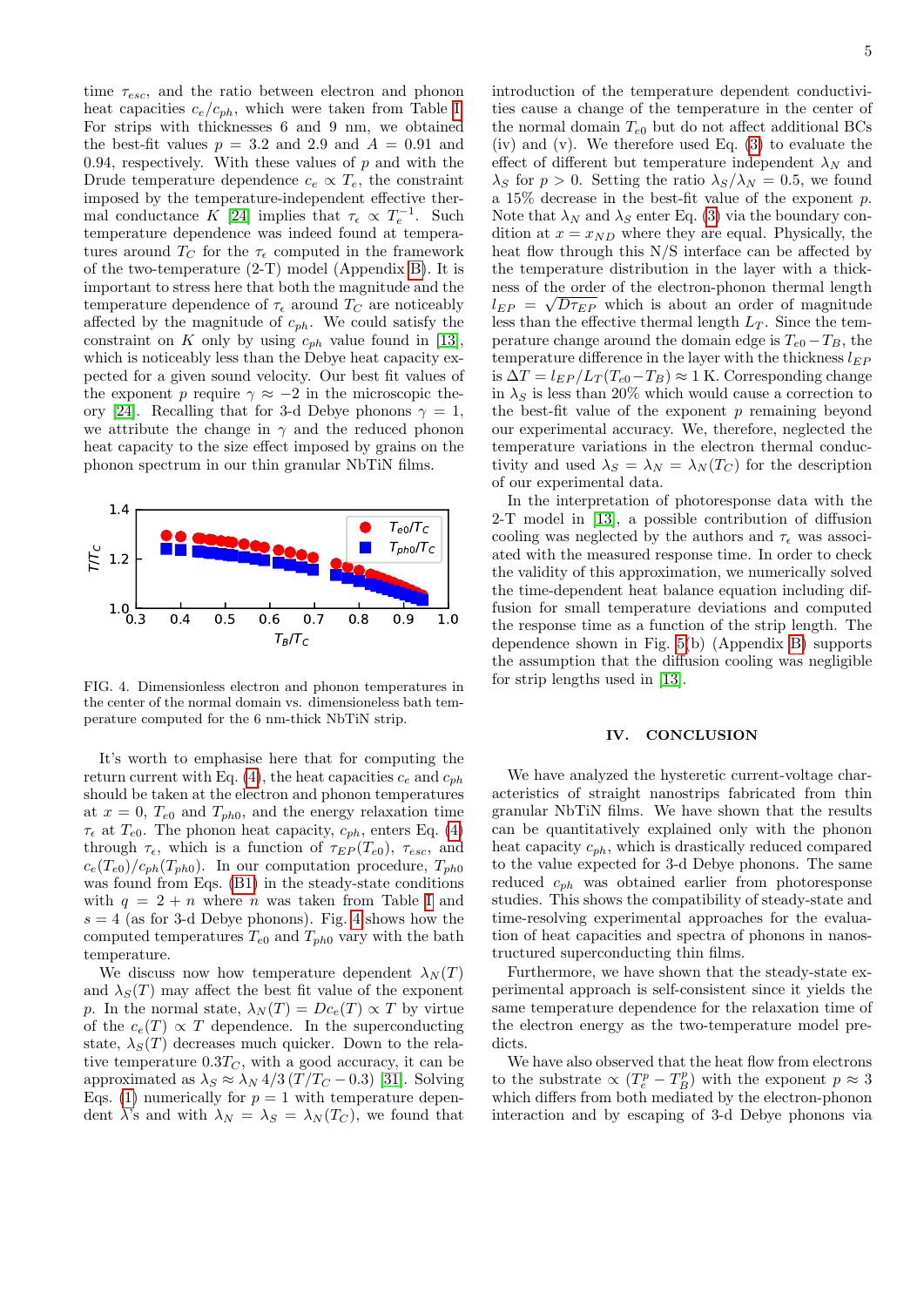film/substrate interface.

This finding, along with the reduced  $c_{ph}$ , is attributed to the effect of the mean grain size on the phonon spectrum of thin granular films. Our results provide important insights into thermal transport in thin nanostrips exploited in superconducting devices and thus pave the way for improving their performance.

## ACKNOWLEDGEMENTS:

The authors greatly acknowledge the help of V. Zwiller in the sample preparation.

#### Appendix A: Depairing current

The Ginzburg-Landau depairing current with the dirty-limit correction of Kupryanov and Lukichev [\[32\]](#page-7-5)  $C(T)$  is given by [\[33\]](#page-7-6)

$$
I_{\rm dep} = C(T)w \frac{4\sqrt{\pi} \exp(2\gamma)}{21\zeta(3)\sqrt{3}} \frac{\beta_0^2 (k_B T_C)^{3/2}}{eR_{\Box}\sqrt{D\hbar}} \left[1 - \left(\frac{T}{T_C}\right)^2\right]^{3/2}
$$

$$
C(T) = 0.65 \left[3 - \left(\frac{T}{T_C}\right)^5\right]^{1/2}, \qquad (A1)
$$

where  $\gamma = 0.577$ ,  $\zeta(3) = 1.202$ , e is the electron charge,  $k_B$ is the Boltzmann constant and  $\beta_0$  is the ratio between the energy gap and  $k_B T_C$ . Since this parameter for NbTiN is not known, we used the standard BCS value  $\beta_0 = 1.76$ .

#### <span id="page-5-1"></span>Appendix B: Electron energy relaxation time

#### 1. Generalized two-temperature model

We find the relaxation time of the electron energy via electron-phonon interaction and phonon escaping to the substrate,  $\tau_{\epsilon}$ , using two-temperature (2-T) model generalized for arbitray exponents  $q$  and  $s$  and for large differences between  $T_e$ ,  $T_{ph}$  and  $T_B$ . Generalized timedependent heat balance equations take the form

$$
c_e(T_e)\frac{dT_e}{dt} = -\frac{c_e(T_e)}{qT_e^{q-1}\tau_{EP}}(T_e^q - T_{ph}^q) + P
$$
  
\n
$$
c_{ph}(T_{ph})\frac{dT_{ph}}{dt} = \frac{c_e(T_e)}{qT_e^{q-1}\tau_{EP}}(T_e^q - T_{ph}^q) -
$$
  
\n
$$
-\frac{c_{ph}(T_{ph})}{sT_{ph}^{s-1}\tau_{esc}}(T_{ph}^s - T_B^s),
$$
\n(B1)

where  $P$  is the power dissipated per unit volume in the electron subsystem. Small periodic variations in the dissipated power  $\Delta Pe^{-j\omega t}$  ( $\overline{\Delta}P \ll P$  and  $\omega$  is the circular frequency) cause small periodic oscillations of  $T_e$  and  $T_{ph}$ , i.e.  $\Delta T_e e^{-j\omega t}$  and  $\Delta T_{ph} e^{-j\omega t}$ . Substituting them

in Eqs. [\(B1\)](#page-5-2) and cancelling steady-state parts, one gets the linearized equations for  $\Delta T_e$  and  $\Delta T_{ph}$  identical to those suggested in [\[34\]](#page-7-7). The known solution of linearized equations for  $\Delta T_e$  is given by [\[34\]](#page-7-7),[\[12\]](#page-6-7)

<span id="page-5-4"></span>
$$
\Delta T_e(\omega) = Re \left( \frac{\Delta P \tau_2 \tau_3}{c_e} \frac{(1 + j\omega \tau_1)}{(1 + j\omega \tau_2)(1 + j\omega \tau_3)} \right). \tag{B2}
$$

The characteristic times are  $\tau_1 = (\Gamma_2 + \Gamma_3)^{-1}$  and  $\tau_{2,3} = \left[\frac{1}{2}\sum_{i}\Gamma_i\left(1 \mp \sqrt{1 - 4\Gamma_1\Gamma_3/(\sum_{i}\Gamma_i)^2}\right)\right]^{-1}$ . Here,  $\Gamma_1 = \tau_{EP}^{-1}$ ,  $\Gamma_2 = \Gamma_1 c_e/c_{ph}$ , and  $\Gamma_3 = \tau_{esc}^{-1}$ . For an electron subsystem obeying only one relaxation time  $\tau$ , the solution would have the form  $|\Delta T_e(\omega)| = 1/\sqrt{1 + (\omega \tau)^2}$ . In this case,  $|\Delta T_e(1/\tau)| = |\Delta T_e(0)/\sqrt{2}|$ . We use the very same criterion to define  $\tau_{\epsilon}$  for  $\Delta T_{e}(\omega)$  given by Eq. [\(B2\)](#page-5-4).



<span id="page-5-3"></span><span id="page-5-0"></span>FIG. 5. Electron energy relaxation time for 6 nm-thick NbTiN strip in the double-logarithmic scale. (a)  $\tau_{\epsilon}$  vs. temperature computed with the uniform 2-T model without diffusion cooling. At low  $(T_e \ll T_C)$  and high  $(T_e \gg T_C)$  temperatures,  $\tau_{\epsilon}$  asymptotically approaches  $\tau_{EP}$  and  $\tau_{esc}$ , respectively. (b)  $\tau_{\epsilon}^{*}$  vs. reduced strip length at  $T_{e} = T_{C}$  computed with the heat balance equation including diffusion. For  $L \gg L_T$ , when diffusion cooling can be neglected, both models give the same relaxation time  $\tau_{\epsilon} = \tau_{\epsilon}^*$ .

In Fig.  $5(a)$ , we plot the temperature dependence of  $\tau_{\epsilon}$  computed for the 6 nm-thick NbTiN film with  $c_e(T) = c_e(T_C)(T_C/T)$  (Drude model), and  $c_{ph}(T)$  =  $c_{ph}(T_C)(T_C/T)^3$  (Debye model), where  $c_e(T_C)$  and  $c_{ph}(T_C)$  are from Table [I.](#page-2-0) At small temperatures the electron energy relaxation time asymptotically approaches  $\tau_{EP} \propto T^{-3.5}$  while at  $T \gg T_C$  it saturates at the temperature independent value  $\tau_{esc}$ . Another important observation is that around  $T_C$  we find  $\tau_{EP} \propto T^{-1}$ . This temperature dependence meets the constraint imposed by temperature-independent microscopic expression for the effective thermal conductance K.

#### 2. Impact of diffusion

<span id="page-5-2"></span>The 2-T model in the form of Eq. (B1) does not account for the heat removal from electrons via electron diffusion, e.g., to the contacts. In order to check when the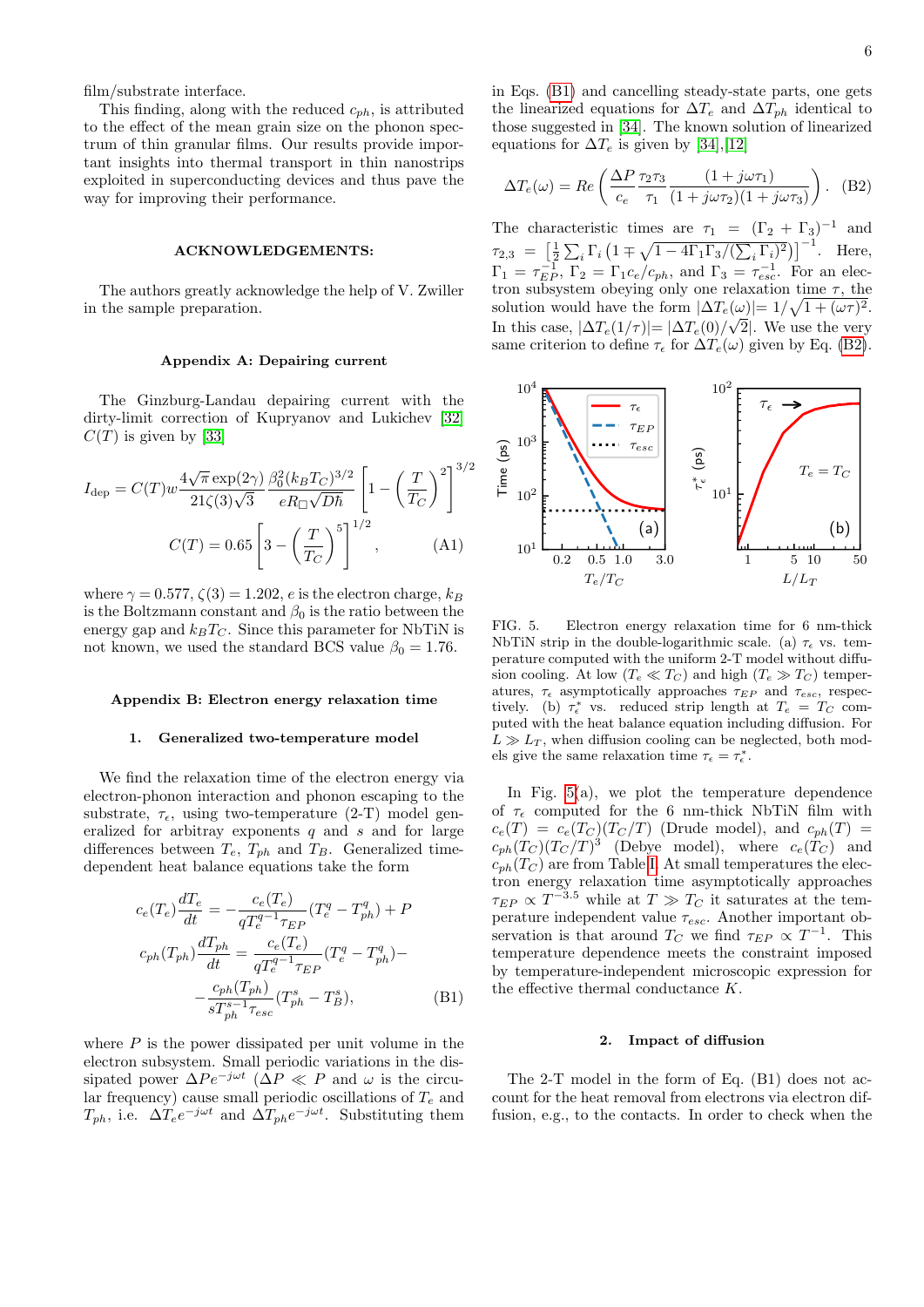diffusion becomes important, we find the relaxation time of the total electron energy in the strip  $\tau_{\epsilon}^*$  as a function of the strip length by numerically solving the linearized onedimensional time-dependent heat balance equation with diffusion cooling  $\tau_{\epsilon} \partial T_e / \partial t = L_T^2 \partial^2 T_e / \partial x^2 - (T_e - T_B)$ , and applying a  $\delta$ -like uniform heat source and Dirichlet boundary conditions  $(T_e = T_B)$  at the strip edges. Here  $L_T = \sqrt{D\tau_{\epsilon}}$  is the appropriate  $(p = 1)$  then mal length. We further compute the weighted energy

- <span id="page-6-0"></span>[1] I. Esmaeil Zadeh, J. Chang, J. W. Los, S. Gyger, A. W. Elshaari, S. Steinhauer, S. N. Dorenbos, and V. Zwiller, Superconducting nanowire single-photon detectors: A perspective on evolution, state-of-the-art, future developments, and applications, Applied Physics Letters 118, 190502 (2021).
- [2] A. Shurakov, Y. Lobanov, and G. Goltsman, Superconducting hot-electron bolometer: from the discovery of hot-electron phenomena to practical applications, Superconductor Science and Technology 29, 023001 (2015).
- [3] J. Baselmans, Kinetic inductance detectors, Journal of Low Temperature Physics 167, 292 (2012).
- [4] R. Fagaly, Superconducting quantum interference device instruments and applications, Review of scientific instruments 77, 101101 (2006).
- [5] J. Clarke and F. K. Wilhelm, Superconducting quantum bits, Nature 453, 1031 (2008).
- <span id="page-6-1"></span>[6] M. H. Devoret and R. J. Schoelkopf, Superconducting circuits for quantum information: an outlook, Science 339, 1169 (2013).
- <span id="page-6-2"></span>[7] D. Li, Y. Wu, P. Kim, L. Shi, P. Yang, and A. Majumdar, Thermal conductivity of individual silicon nanowires, Applied Physics Letters 83, 2934 (2003).
- <span id="page-6-3"></span>[8] R. Prasher and P. Phelan, Non-dimensional size effects on the thermodynamic properties of solids, International journal of heat and mass transfer 42, 1991 (1999).
- <span id="page-6-4"></span>[9] Y. Zhang, J. Cao, Y. Xiao, and X. Yan, Phonon spectrum and specific heat of silicon nanowires, Journal of Applied Physics 102, 104303 (2007).
- <span id="page-6-5"></span>[10] H. P. Baltes and E. Hilf, Specific heat of lead grains, Solid State Communications 12, 369 (1973).
- <span id="page-6-6"></span>[11] R. Lautehschläger, Improved theory of the vibrational specific heat of lead grains, Solid State Communications 16, 1331 (1975).
- <span id="page-6-7"></span>[12] M. Sidorova, A. Semenov, H.-W. Hübers, K. Ilin, M. Siegel, I. Charaev, M. Moshkova, N. Kaurova, G. N. Goltsman, X. Zhang, et al., Electron energy relaxation in disordered superconducting NbN films, Physical Review B 102, 054501 (2020).
- <span id="page-6-8"></span>[13] M. Sidorova, A. Semenov, H.-W. Hübers, S. Gyger, S. Steinhauer, X. Zhang, and A. Schilling, Magnetoconductance and photoresponse properties of disordered NbTiN films, Physical Review B 104, 184514 (2021).
- <span id="page-6-9"></span>[14] W. Skocpol, M. Beasley, and M. Tinkham, Self-heating hotspots in superconducting thin-film microbridges, Journal of Applied Physics 45, 4054 (1974).
- <span id="page-6-10"></span>[15] S. Yamasaki and T. Aomine, Self-heating effects in long superconducting thin films over a wide tempera-

$$
\int_{0}^{L/2} \delta T_e(t, x) dx
$$
, where  $\delta T_e(t, x)$  is the solution

of the differential equation, and define  $\tau_{\epsilon}^{*}$  from the condition  $\delta E(\tau_{\epsilon}^{*}) = \delta E(0) / exp(1)$ . As seen in Fig. [5\(](#page-5-3)b), diffusion affects  $\tau_{\epsilon}^*$  when  $L \leq 10 L_T$ . For the 6 nm and 9 nm-thick NbTiN films,  $L_T \approx 60$  nm. The  $\tau_{\epsilon}$  was ob-tained in [\[13\]](#page-6-8) for 1  $\mu$ m-long NbTiN bridges, for which  $L > 10 L_T$ . Therefore, diffusive cooling had no impact on the energy relaxation time and, hence, on the phonon heat capacity evaluated in [\[13\]](#page-6-8).

 $E(t) = c_e$ 

ture range, Japanese Journal of Applied Physics 18, 667 (1979).

- <span id="page-6-11"></span>[16] W. Little, The transport of heat between dissimilar solids at low temperatures, Canadian Journal of Physics 37, 334 (1959).
- <span id="page-6-12"></span>[17] G. Dharmadurai and N. Murthy, A simplified expression for the minimum hotspot current in long, thin-film superconductors, Journal of Low Temperature Physics 37, 269 (1979).
- [18] M. Tinkham, J. Free, C. Lau, and N. Markovic, Hysteretic i- v curves of superconducting nanowires, Physical Review B 68, 134515 (2003).
- [19] D. Hazra, L. M. Pascal, H. Courtois, and A. K. Gupta, Hysteresis in superconducting short weak links and  $\mu$ squids, Physical Review B 82, 184530 (2010).
- <span id="page-6-13"></span>[20] J. Maneval, K. Harrabi, F. Chibane, M. Rosticher, F. Ladan, and P. Mathieu, Temperature profile of hotspots in narrow current-biased superconducting strips, IEEE transactions on applied superconductivity 23, 2200604 (2012).
- <span id="page-6-14"></span>[21] P. Li, P. M. Wu, Y. Bomze, I. V. Borzenets, G. Finkelstein, and A. Chang, Retrapping current, self-heating, and hysteretic current-voltage characteristics in ultranarrow superconducting aluminum nanowires, Physical Review B 84, 184508 (2011).
- <span id="page-6-15"></span>[22] A. Dane, J. Allmaras, D. Zhu, M. Onen, M. Colangelo, R. Bahgdadi, J.-L. Tambasco, Y. Morimoto, I. E. Forno, I. Charaev, et al., Self-heating hotspots in superconducting nanowires cooled by phonon black-body radiation, arXiv preprint arXiv:2104.04652 (2021).
- <span id="page-6-16"></span>[23] M. Kaganov, E. Lifshitz, and L. Tanatarov, Relaxation between electrons and the crystalline lattice, Soviet Physics-JETP 4, 173 (1957).
- <span id="page-6-17"></span>[24] A. Bezuglyi and V. Shklovskii, The kinetics of lowtemperature electron-phonon relaxation in a metallic film following instantaneous heating of the electrons, Journal of Experimental and Theoretical Physics 84, 1149 (1997).
- <span id="page-6-18"></span>[25] S. Steinhauer, L. Yang, S. Gyger, T. Lettner, C. Errando-Herranz, K. D. Jöns, M. A. Baghban, K. Gallo, J. Zichi, and V. Zwiller, NbTiN thin films for superconducting photon detectors on photonic and two-dimensional materials, Applied Physics Letters 116, 171101 (2020).
- <span id="page-6-19"></span>[26] I. Charaev, T. Silbernagel, B. Bachowsky, A. Kuzmin, S. Doerner, K. Ilin, A. Semenov, D. Roditchev, D. Y. Vodolazov, and M. Siegel, Proximity effect model of ultranarrow NbN strips, Physical Review B 96, 184517 (2017).